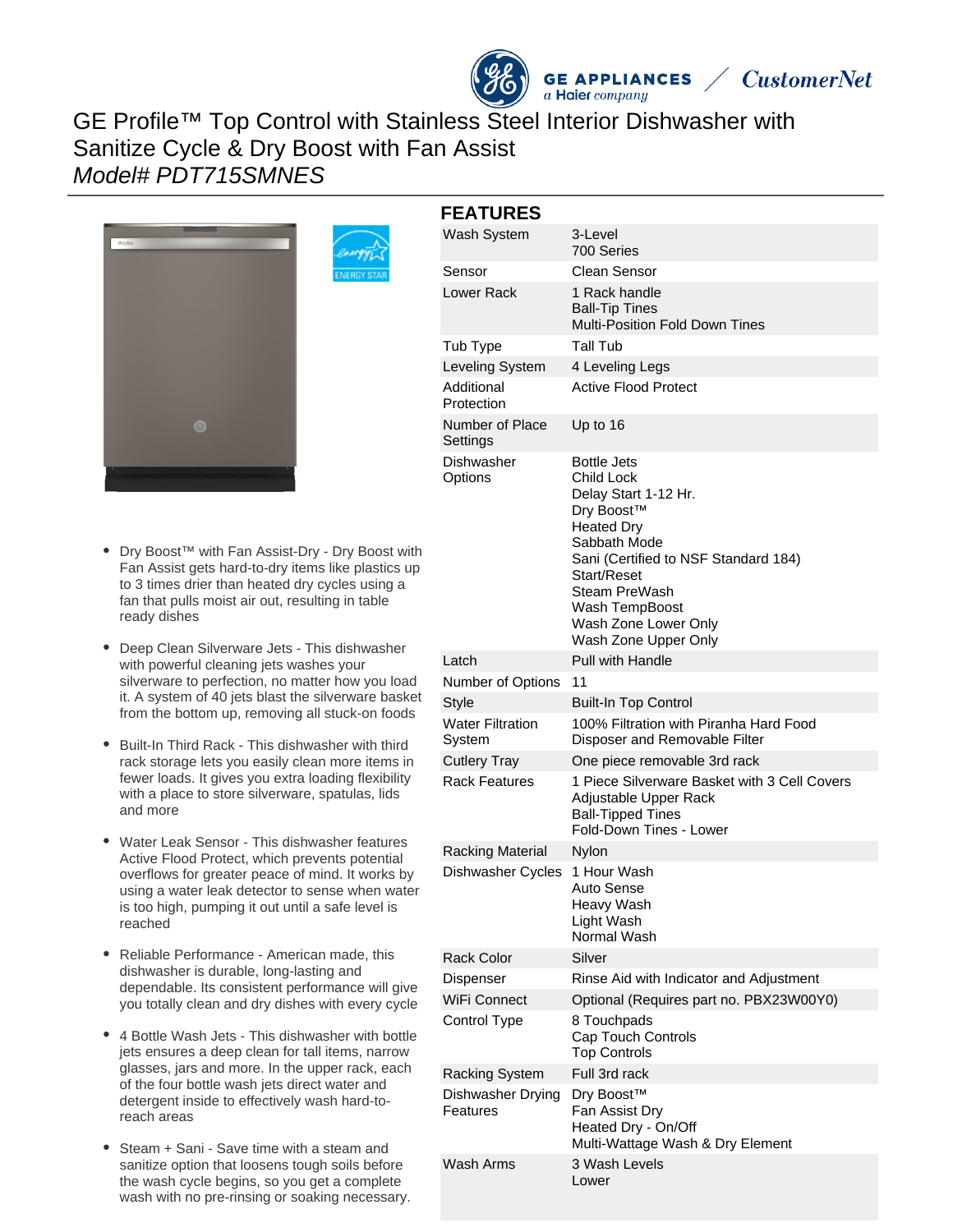Plus, a sanitization cycle reduces 99.999% of bacteria on dishes

- Lower Rack Fold-Down Tines Enjoy next-level  $\bullet$ this loading flexibility dishwasher thanks to multiposition, fold-down tines in the lower rack. Adjust them into three different positions and configure your rack to accommodate any item
- Smooth-Glide Upper Rack This dishwasher fullextension upper rack makes loading and unloading smooth and simple. It easily extends on 48 ball bearings, so you can make light work of even the heaviest loads
- High Wash Performance Get a complete wash with no pre-rinse, thanks to a variety of wash cycles that provide a powerful clean. No matter how many dishes you load or how dirty they are, rest assured you'll get spotless results every time
- Hard Food Disposer The Piranha Hard Food  $\bullet$ Disposer lets you use your dishwasher without pre-rinsing. Its stainless steel impellers rotate at 3,600 RPM to pulverize food particles and an anti-jamming design make sure wash arms stay unclogged
- 45 dBA Dishwasher This 45 decibel dishwasher offers quiet operation that will make your kitchen more peaceful, while delivering a powerful wash for clean results every time
- Extra Large Capacity This extra large capacity dishwasher has enough space for 16 place settings and large dishware, making cleanup easy after large gatherings
- Optional WiFi Turn your appliance into a smart dishwasher with a WiFi adapter (sold separately). Simply attach it and start using the SmartHQ app to control and monitor your unit remotely. You can even reorder detergent

Have more questions? Please contact 1-800-626-2000

|                                       | Middle<br>Upper                                                                                                                                                                                                                                |
|---------------------------------------|------------------------------------------------------------------------------------------------------------------------------------------------------------------------------------------------------------------------------------------------|
| Wash System<br>Features               | 90+ Spray Jet Wash System<br><b>Automatic HotStart</b><br><b>Automatic Temperature Control</b><br>Bottle Jets (4)<br>Deep Clean Silverware Jets<br>Drain Pump<br>Dual Pumps and Motors<br>Piranha™ Hard Food Disposer with removable<br>filter |
| <b>Exterior Style</b>                 | Traditional                                                                                                                                                                                                                                    |
| Upper Rack                            | 1 Rack handle<br><b>Ball-Tip Tines</b><br>Premium Height Adjustable                                                                                                                                                                            |
| Dishwasher<br><b>Control Features</b> | 1 "Clean" Light, 1 "Sanitized" Light Cycle<br>Progress Indicators<br>3 Digit Display Cycle Countdown with Cycle<br>Status Bar on door<br>Audible End-of-Cycle Signal<br>Last Cycle Memory<br>White LEDs                                        |
| Number of Cycles                      | 5                                                                                                                                                                                                                                              |
| Tub and Door Liner Stainless Steel    |                                                                                                                                                                                                                                                |
| Sabbath Mode                          | Sabbath Mode                                                                                                                                                                                                                                   |
| Showroom Power<br>Mode                | Yes                                                                                                                                                                                                                                            |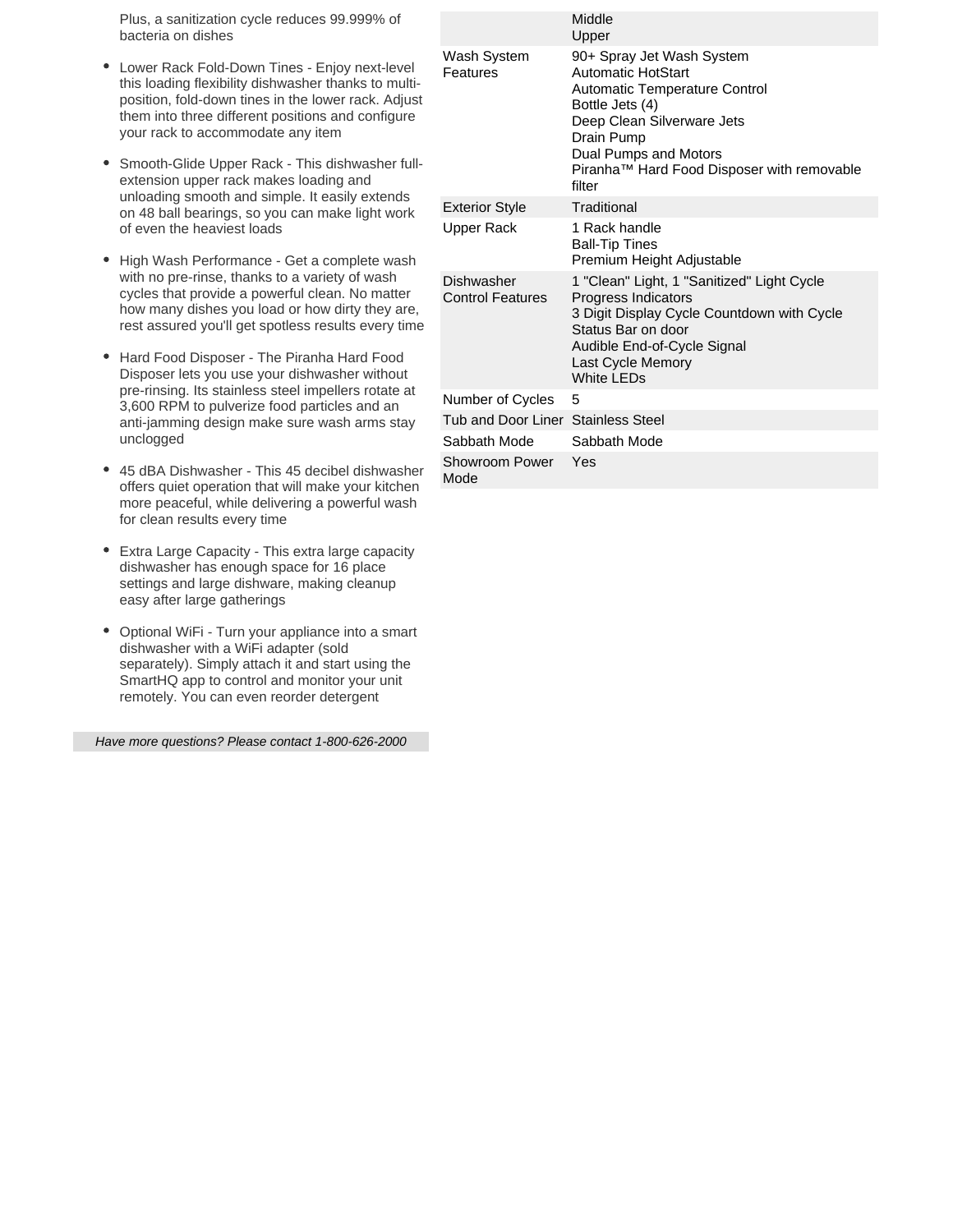

GE Profile™ Top Control with Stainless Steel Interior Dishwasher with Sanitize Cycle & Dry Boost with Fan Assist Model# PDT715SMNES

### **APPROXIMATE DIMENSIONS(HxDxW)**

34 H x 23 3/4 W x 24 D

## **ECONOMICAL / QUIET**

- Door Insulation Insulation Mastic
- Quiet Package 45 dBA
- Outer Wrap Bitumen
- Full-wrap Blanket
- Motor Type Single Speed Quiet Features - Quiet Water Valve Sealed Toe Kick Tub Collar Trim

## **APPEARANCE**

- Handle Rounded Handle Stainless Steel
- Installation Built-Up Floor Capable Flush Cabinet Installation Side Installation or Top Installation Included
- Handle Color Stainless Steel w/Chrome
- Door Style Long Door with Top Controls
- Door Appearance Full-length door
- Color Appearance Fingerprint Resistant Slate

## **WEIGHTS & DIMENSIONS**

- Height w/ Legs Retracted Minimum Height (in) 33 3 /8in
- Overall Depth (in) 24in
- Cabinet Width (in) 24in
- Net Weight (lb) 105lb
- Overall Width (in) 23 3/4in
- Approximate Shipping Weight (lb) 118lb
- Overall Height (in) 34in
- Overall Depth with Handle (in) 25 3/5in
- Height w/Legs Extended Maximum Height (in) 34 5 /8in

### **POWER / RATINGS**

- Power Connection Optional cord kit (GPFCORD -WX09X70910, WX09X70911)
- Calrod Heater Watts 800/500
- Volts/Hertz/Amps 120V; 60Hz; 6.6A

#### **WARRANTY**

- Labor Warranty Limited 1-year entire appliance
- Warranty Notes See written warranty for full details
- Parts Warranty Limited 1-year entire appliance

### **CERTIFICATIONS**